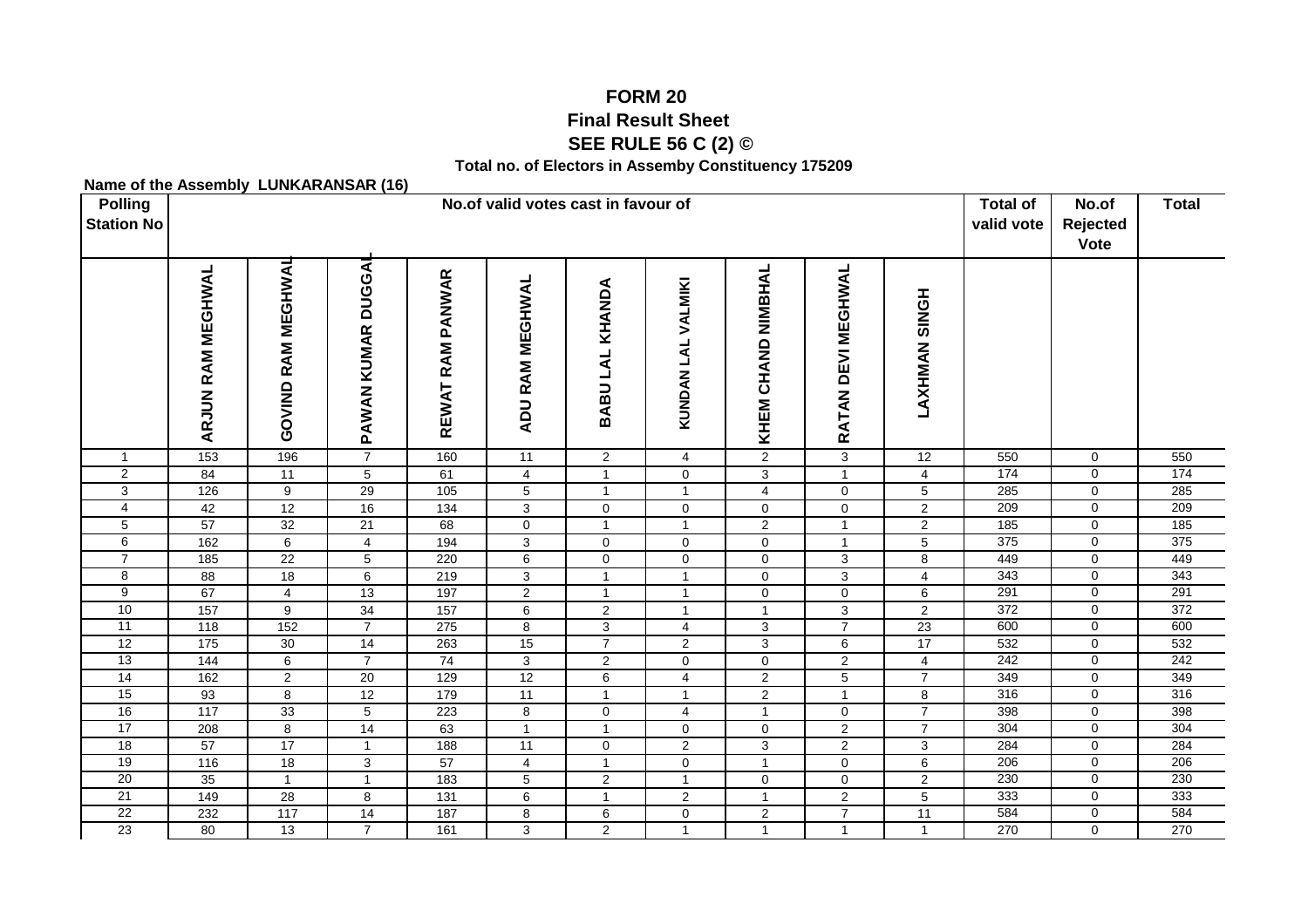| 24              | 201              | 10              | 4               | 162             | 6               | 5              | $\mathbf 0$             | -1             | $\mathbf 0$             | 8              | 397 | 0              | 397 |
|-----------------|------------------|-----------------|-----------------|-----------------|-----------------|----------------|-------------------------|----------------|-------------------------|----------------|-----|----------------|-----|
| 25              | $\overline{25}$  | $\overline{2}$  | $\overline{4}$  | 200             | 5               | $\mathbf 0$    | $\overline{1}$          | 4              | 3                       | 12             | 256 | $\mathbf 0$    | 256 |
| $\overline{26}$ | 133              | $\overline{7}$  | 21              | 439             | 17              | 3              | $\mathbf 0$             | $\mathbf 0$    | $\overline{4}$          | 8              | 632 | 0              | 632 |
| 27              | 108              | 6               | 8               | 79              | $\mathbf 0$     | $\mathbf 0$    | $\mathbf 0$             | $\mathbf 0$    | 0                       | $\mathbf 0$    | 201 | $\Omega$       | 201 |
| 28              | 254              | 12              | $\overline{4}$  | 257             | 11              | $\mathbf{1}$   | 3                       | $\mathbf{1}$   | $\mathbf{1}$            | $\overline{7}$ | 551 | 0              | 551 |
| 29              | 265              | 90              | 13              | 94              | 3               | 3              | 3                       | 3              | 4                       | $\overline{7}$ | 485 | 0              | 485 |
| 30              | 57               | 3               | $\mathbf{1}$    | 50              | 3               | $\mathbf 0$    | $\mathbf 0$             | $\mathbf 0$    | 0                       | $\mathbf{1}$   | 115 | 0              | 115 |
| 31              | 79               | $\overline{3}$  | $\overline{4}$  | 120             | 11              | $\mathbf{1}$   | $\mathbf 0$             | $\mathbf{1}$   | $6\overline{6}$         | $\overline{5}$ | 230 | 0              | 230 |
| 32              | 217              | 6               | 16              | 145             | 10              | $\mathbf{1}$   | $\overline{2}$          | $\overline{c}$ | $\overline{3}$          | 15             | 417 | 0              | 417 |
| 33              | 60               | 103             | 12              | 313             | $\overline{7}$  | 2              | 2                       | 3              | 5                       | 15             | 522 | 0              | 522 |
| 34              | 166              | 23              | $\overline{2}$  | $\overline{77}$ | 6               | 3              | $\mathbf{3}$            | $\mathbf{0}$   | $\mathbf{1}$            | 9              | 290 | 0              | 290 |
| 35              | 134              | 55              | $\overline{4}$  | 141             | $\overline{4}$  | $\overline{2}$ | 2                       | 2              | 4                       | $\sqrt{5}$     | 353 | 0              | 353 |
| 36              | 237              | 33              | 10              | $\frac{1}{174}$ | $\overline{5}$  | $\mathbf{2}$   | 3                       | $\mathbf 0$    | $\overline{4}$          | 16             | 484 | 0              | 484 |
| 37              | 152              | 3               | 24              | 155             | 6               | $\overline{4}$ | $\pmb{0}$               | $\mathbf 0$    | $\mathbf{1}$            | $\overline{2}$ | 347 | 0              | 347 |
| 38              | 187              | 10              | 10              | 351             | 15              | $\mathbf{1}$   | 3                       | 8              | 6                       | 11             | 602 | 0              | 602 |
| $\overline{39}$ | 114              | 8               | 11              | 220             | $\overline{1}$  | 5              | $\overline{2}$          | $\overline{1}$ | 1                       | 6              | 369 | $\overline{0}$ | 369 |
| 40              | 139              | 2               | 14              | 124             | 12              | $\mathbf 0$    | 3                       | $\mathbf{1}$   | $\overline{0}$          | $\overline{5}$ | 300 | 0              | 300 |
| 41              | 140              | 55              | 11              | 159             | 5               | $\overline{2}$ | $\mathbf 0$             | 3              | $\overline{2}$          | $\overline{7}$ | 384 | 0              | 384 |
| 42              | 209              | 54              | 17              | 186             | 9               | $\overline{2}$ | $\overline{1}$          | $\overline{1}$ | 1                       | $\mathbf{1}$   | 481 | 0              | 481 |
| 43              | 214              | 10              | 9               | 101             | 6               | $\mathbf 0$    | $\mathbf 0$             | $\mathbf{1}$   | $\overline{0}$          | $\mathbf{1}$   | 342 | 0              | 342 |
| 44              | 272              | 8               | $\overline{14}$ | $\overline{97}$ | $\overline{1}$  | $\mathbf{1}$   | 3                       | 3              | 4                       | $\overline{7}$ | 410 | 0              | 410 |
| 45              | 104              | $\overline{2}$  | 16              | 96              | 3               | 3              | 3                       | 3              | $\mathbf{0}$            | $\mathbf{1}$   | 231 | 0              | 231 |
| 46              | 45               | 10              | 16              | 324             | 9               | $\overline{4}$ | $\boldsymbol{2}$        | $\overline{c}$ | $\overline{\mathbf{c}}$ | $\overline{4}$ | 418 | 0              | 418 |
| 47              | 112              | $\overline{2}$  | 8               | 222             | 8               | $\mathbf 0$    | $\mathbf 0$             | $\overline{2}$ | $\overline{3}$          | $\mathbf 0$    | 357 | 0              | 357 |
| 48              | 126              | 27              | $\overline{8}$  | 87              | 3               | $\overline{2}$ | $\boldsymbol{0}$        | 3              | $\overline{2}$          | $\overline{5}$ | 263 | $\overline{0}$ | 263 |
| 49              | 53               | 9               | 15              | 362             | 23              | 8              | $\boldsymbol{2}$        | $\overline{2}$ | 0                       | 9              | 483 | 0              | 483 |
| 50              | 88               | 83              | 9               | 296             | 14              | $\mathbf{1}$   | $\overline{4}$          | 3              | $\overline{2}$          | 9              | 509 | $\mathbf 0$    | 509 |
| 51              | $\overline{133}$ | $\overline{13}$ | $\overline{7}$  | 204             | $\overline{5}$  | $\overline{2}$ | $\overline{c}$          | 2              | $\overline{4}$          | $\overline{7}$ | 379 | 0              | 379 |
| 52              | 122              | $\sqrt{2}$      | 34              | 208             | 9               | $\overline{c}$ | $\overline{\mathbf{c}}$ | $\mathbf 0$    | $\overline{c}$          | $\sqrt{2}$     | 383 | 0              | 383 |
| 53              | 207              | 21              | 62              | 305             | $\overline{7}$  | 2              | 5                       | $\Omega$       | 0                       | $\overline{7}$ | 616 | 0              | 616 |
| 54              | 235              | 12              | 79              | 390             | 15              | 4              | $\overline{c}$          | $\overline{4}$ | 9                       | 15             | 765 | 0              | 765 |
| 55              | 269              | $\overline{2}$  | 12              | 200             | 6               | $\mathbf{1}$   | $\overline{1}$          | $\mathbf 0$    | $\mathbf{1}$            | 12             | 504 | 0              | 504 |
| 56              | 223              | $\overline{5}$  | 10              | 181             | $\overline{4}$  | $\mathbf{1}$   | $\mathbf 0$             | $\mathbf 0$    | 4                       | $\overline{2}$ | 430 | 0              | 430 |
| 57              | 146              | 6               | 9               | 196             | 3               | $\mathbf 0$    | $\overline{1}$          | $\mathsf{O}$   | $\mathbf{1}$            | $\overline{7}$ | 369 | 0              | 369 |
| 58              | 329              | 6               | 8               | 257             | 18              | 3              | $\mathbf{1}$            | 4              | $\mathbf{1}$            | $\overline{7}$ | 634 | 0              | 634 |
| 59              | 222              | 10              | $\overline{2}$  | 194             | 12              | $\mathbf 0$    | 3                       | $\overline{1}$ | $\overline{2}$          | 10             | 456 | 0              | 456 |
| 60              | 112              | 9               | $\mathbf 0$     | 55              | 3               | $\mathbf{1}$   | $\overline{1}$          | $\mathbf 0$    | 0                       | 9              | 190 | 0              | 190 |
| 61              | 134              | 6               | 33              | 133             | $\overline{2}$  | $\mathbf 0$    | $\overline{1}$          | 2              | $\mathbf{1}$            | 5              | 317 | 0              | 317 |
| 62              | 123              | $\overline{7}$  | 3               | 113             | $\overline{5}$  | $\mathbf{1}$   | $\mathbf 0$             | $\mathbf 0$    | 3                       | $\,6\,$        | 261 | $\mathbf 0$    | 261 |
| 63              | 203              | 2               | 22              | 130             | $\overline{1}$  | 3              | 6                       | 3              | $\overline{2}$          | 11             | 383 | 0              | 383 |
| 64              | 104              | 16              | $\overline{14}$ | 341             | $\overline{23}$ | 4              | $\mathbf 0$             | $\mathbf{1}$   | 4                       | $\overline{7}$ | 514 | 0              | 514 |
| 65              | 137              | $\overline{1}$  | 18              | 89              | $\overline{4}$  | $\mathbf 0$    | $\overline{1}$          | $\Omega$       | $\mathbf{1}$            | $\overline{2}$ | 253 | 0              | 253 |
| 66              | 163              | $\overline{7}$  | 16              | 86              | 3               | $\mathbf{1}$   | $\overline{2}$          | $\mathbf 0$    | $\overline{0}$          | $\mathbf{1}$   | 279 | 0              | 279 |
| 67              | 291              | $\overline{2}$  | 8               | 57              | 0               | $\mathbf 0$    | $\overline{2}$          | $\mathbf{1}$   | 4                       | 3              | 368 | 0              | 368 |
| 68              | 209              | $\overline{1}$  | 11              | 108             | 2               | $\mathbf{0}$   | $\mathbf 0$             | 4              | $\overline{0}$          | 8              | 343 | $\Omega$       | 343 |
|                 |                  |                 |                 |                 |                 |                |                         |                |                         |                |     |                |     |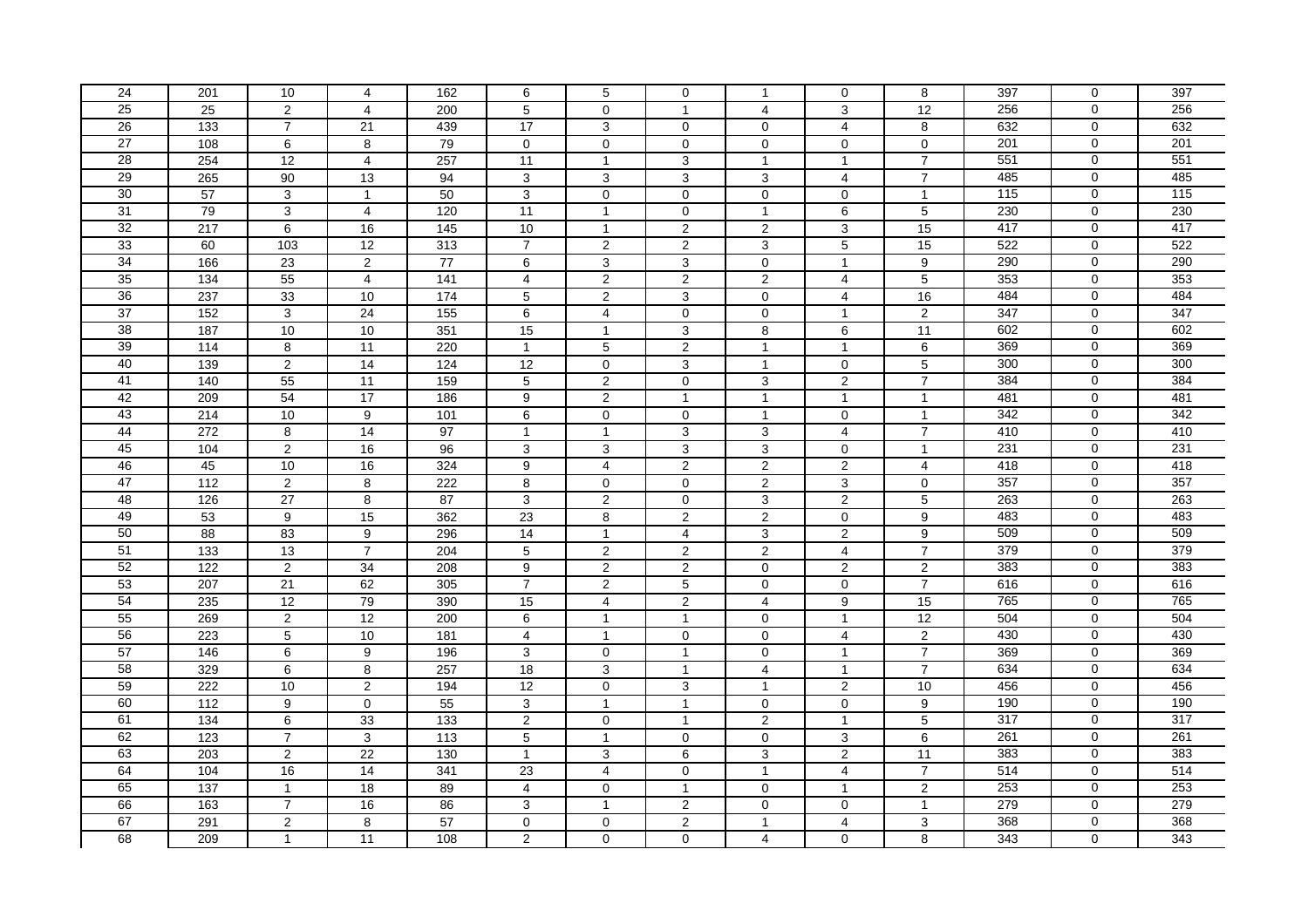| 69              | 142              | 13               | 6                | 195               | 11               | 2                   | 2                | $\mathbf 0$             | $\mathbf 0$             | 3              | 374 | $\mathbf 0$    | 374 |
|-----------------|------------------|------------------|------------------|-------------------|------------------|---------------------|------------------|-------------------------|-------------------------|----------------|-----|----------------|-----|
| 70              | 42               | 11               | 6                | 156               | 2                | $\mathbf{1}$        | $\mathbf{1}$     | $\Omega$                | $\mathbf 0$             | $\overline{3}$ | 222 | 0              | 222 |
| 71              | 255              | $\overline{12}$  | 12               | 106               | 4                | $\mathbf{1}$        | $\sqrt{2}$       | $\overline{c}$          | $\overline{c}$          | $\,$ 5 $\,$    | 401 | 0              | 401 |
| 72              | 213              | 6                | 10               | 40                | $\mathbf{1}$     | $\overline{4}$      | 2                | $\mathbf{1}$            | 3                       | 6              | 286 | 0              | 286 |
| 73              | 148              | 17               | 9                | 320               | 10               | 3                   | 3                | $\mathbf{1}$            | 3                       | $\overline{7}$ | 521 | 0              | 521 |
| 74              | 80               | 13               | $\overline{4}$   | 193               | 5                | $\mathbf{1}$        | $\mathbf{1}$     | $\mathbf{1}$            | $\mathbf{1}$            | $\mathbf{3}$   | 302 | 0              | 302 |
| 75              | 78               | 3                | 3                | 110               | $\overline{1}$   | $\mathbf{1}$        | $\mathbf{1}$     | $\overline{2}$          | $\overline{2}$          | $\overline{6}$ | 207 | $\mathbf 0$    | 207 |
| 76              | 254              | 58               | 13               | 232               | $\overline{5}$   | $\mathbf{1}$        | $\mathbf{1}$     | 3                       | $\overline{\mathbf{4}}$ | 6              | 577 | $\overline{0}$ | 577 |
| $\overline{77}$ | 318              | 18               | $\overline{4}$   | 156               | 3                | $\mathbf 0$         | $\mathbf 0$      | $\mathbf 0$             | $\overline{2}$          | 2              | 503 | 0              | 503 |
| 78              | 159              | $\overline{7}$   | 13               | 131               | $\mathbf 0$      | $\mathbf 0$         | $\mathbf 0$      | $\mathbf 0$             | $\overline{2}$          | $\mathbf 0$    | 312 | 0              | 312 |
| 79              | 158              | $\overline{4}$   | 10               | 236               | $\overline{4}$   | $\mathbf 0$         | $\sqrt{2}$       | $\overline{1}$          | $\mathbf{1}$            | $\sqrt{2}$     | 418 | $\mathbf 0$    | 418 |
| 80              | 325              | 30               | 3                | $\frac{151}{151}$ | 6                | $\mathbf{1}$        | $\boldsymbol{2}$ | $\overline{\mathbf{c}}$ | $\mathbf{1}$            | $\overline{4}$ | 525 | 0              | 525 |
| 81              | 200              | 100              | 9                | 309               | $\overline{12}$  | $\mathbf{3}$        | $\overline{4}$   | $\overline{1}$          | 3                       | $\sqrt{5}$     | 646 | 0              | 646 |
| 82              | 241              | 43               | 12               | 213               | $\overline{4}$   | $\mathbf 0$         | $\sqrt{2}$       | $\Omega$                | $\mathbf{1}$            | $\bf 8$        | 524 | $\mathbf 0$    | 524 |
| 83              | 204              | 51               | $\boldsymbol{9}$ | 223               | 5                | $\sqrt{5}$          | 2                | $\overline{c}$          | 5                       | $\overline{5}$ | 511 | 0              | 511 |
| 84              | 142              | 48               | 3                | 273               | 10               | $\overline{3}$      | $\mathbf{1}$     | $\mathbf{1}$            | 3                       | $\,6\,$        | 490 | 0              | 490 |
| 85              | 99               | 123              | $\overline{2}$   | 100               | $\overline{4}$   | $\mathbf{1}$        | $\pmb{0}$        | $\mathbf 0$             | 3                       | $\mathbf{1}$   | 333 | 0              | 333 |
| 86              | 114              | 44               | 8                | 98                | $\overline{2}$   | $\mathbf 0$         | $\mathbf 0$      | $\mathbf 0$             | $\mathbf{1}$            | $\mathbf{1}$   | 268 | 0              | 268 |
| 87              | 66               | $\boldsymbol{9}$ | 84               | 216               | 5                | $\overline{2}$      | $\overline{2}$   | $\overline{1}$          | $\mathbf{0}$            | $\overline{4}$ | 389 | 0              | 389 |
| $\overline{88}$ | 186              | $\mathsf 3$      | 17               | 297               | 8                | $\mathbf 0$         | 3                | $\overline{2}$          | 3                       | $\overline{4}$ | 523 | 0              | 523 |
| 89              | 322              | 9                | 16               | 103               | 3                | $\mathsf{O}\xspace$ | $\pmb{0}$        | 3                       | $\overline{c}$          | $\sqrt{5}$     | 463 | $\mathbf 0$    | 463 |
| 90              | 59               | $\overline{2}$   | $\overline{4}$   | 70                | 3                | $\mathbf{0}$        | $\mathbf 0$      | $\mathbf 0$             | $\mathbf{1}$            | $\mathbf{1}$   | 140 | 0              | 140 |
| 91              | 158              | 154              | 52               | 173               | $\overline{4}$   | $\overline{3}$      | $\mathbf{1}$     | 3                       | $6\overline{6}$         | $\overline{6}$ | 560 | 0              | 560 |
| 92              | $\overline{7}$   | $\mathbf 0$      | 3                | $\frac{143}{2}$   | $\overline{c}$   | $\mathsf{O}\xspace$ | $\pmb{0}$        | $\mathbf 0$             | 0                       | $\mathbf 0$    | 155 | 0              | 155 |
| 93              | 129              | 39               | 17               | 254               | 11               | $\overline{5}$      | $\overline{4}$   | $\overline{4}$          | $\overline{5}$          | $\overline{7}$ | 475 | $\overline{0}$ | 475 |
| 94              | 194              | 13               | 8                | 232               | 8                | $\mathbf{1}$        | $\mathbf 5$      | $\mathbf{1}$            | $\overline{\mathbf{4}}$ | 13             | 479 | 0              | 479 |
| 95              | $\overline{97}$  | 13               | 13               | 324               | 13               | 2                   | $\overline{2}$   | $\mathbf{1}$            | 4                       | $\,6\,$        | 475 | 0              | 475 |
| 96              | 166              | $\mathbf{3}$     | $\overline{18}$  | 92                | 3                | $\mathbf{1}$        | $\sqrt{3}$       | $\mathbf 0$             | $\mathbf{1}$            | $\overline{5}$ | 292 | 0              | 292 |
| 97              | 204              | $\overline{27}$  | 10               | $\frac{115}{115}$ | 3                | 3                   | $\mathbf{1}$     | $\overline{4}$          | $\overline{c}$          | $\mathbf{1}$   | 370 | 0              | 370 |
| 98              | 90               | $\overline{24}$  | $\overline{17}$  | 287               | 8                | $\overline{4}$      | $\overline{4}$   | 3                       | 3                       | $\overline{7}$ | 447 | 0              | 447 |
| 99              | 116              | $\overline{4}$   | 11               | 250               | 12               | $\sqrt{5}$          | $\overline{7}$   | 3                       | $\overline{3}$          | 20             | 431 | $\mathbf 0$    | 431 |
| 100             | 99               | 6                | 8                | 230               | 10               | $\sqrt{5}$          | 2                | $\mathbf 0$             | 3                       | $\,6\,$        | 369 | 0              | 369 |
| 101             | 58               | 34               | $\sqrt{5}$       | 353               | 10               | $\mathbf{1}$        | $\overline{5}$   | $\overline{1}$          | 3                       | $\bf 8$        | 478 | 0              | 478 |
| 102             | 13               | $\overline{2}$   | $5\phantom{.0}$  | 69                | $\overline{4}$   | $\mathbf 0$         | $\mathbf{1}$     | $\mathbf 0$             | $\mathbf{1}$            | $\mathbf{1}$   | 96  | 0              | 96  |
| 103             | 29               | 36               | $\mathbf{1}$     | 178               | $\mathbf{1}$     | $\mathbf{1}$        | $\mathbf{1}$     | $\mathbf 0$             | $\mathbf{1}$            | $\mathbf{1}$   | 249 | 0              | 249 |
| 104             | 99               | $\frac{1}{38}$   | 10               | 165               | $\overline{12}$  | $\mathbf{3}$        | $\overline{7}$   | $\mathbf 0$             | 4                       | $\sqrt{5}$     | 443 | 0              | 443 |
| 105             | $\overline{218}$ | 8                | $5\phantom{.0}$  | 167               | $\boldsymbol{9}$ | $\mathbf{1}$        | $\mathbf{1}$     | 3                       | $\overline{\mathbf{4}}$ | 15             | 431 | 0              | 431 |
| 106             | 18               | $\mathbf{1}$     | $\sqrt{5}$       | 224               | $\overline{7}$   | $\mathbf{1}$        | $\mathbf 0$      | $\mathbf 0$             | $\mathbf{1}$            | $\overline{4}$ | 261 | 0              | 261 |
| 107             | 201              | 44               | $\sqrt{5}$       | 80                | $\overline{2}$   | $\mathbf{1}$        | $\overline{1}$   | $\overline{2}$          | 3                       | 12             | 351 | $\mathbf 0$    | 351 |
| 108             | 64               | $\sqrt{5}$       | 6                | 285               | 11               | 6                   | $\overline{7}$   | $\mathbf{1}$            | $\mathbf{1}$            | $\overline{3}$ | 389 | 0              | 389 |
| 109             | $\overline{131}$ | 42               | $\overline{4}$   | 208               | 4                | $\mathbf{1}$        | 4                | $\overline{\mathbf{c}}$ | 4                       | $\overline{9}$ | 409 | 0              | 409 |
| 110             | 131              | 37               | 3                | 169               | 5                | 3                   | $\mathbf 0$      | $\Omega$                | $\mathbf 0$             | $\overline{3}$ | 351 | $\overline{0}$ | 351 |
| 111             | $\overline{17}$  | 10               | 10               | 222               | $\overline{4}$   | $\overline{2}$      | $\mathbf{1}$     | $\mathbf{1}$            | $\mathbf{1}$            | $\overline{4}$ | 272 | 0              | 272 |
| $\frac{11}{2}$  | 164              | 9                | $\overline{4}$   | 177               | 3                | $\mathbf{1}$        | $\mathbf{1}$     | $\overline{\mathbf{c}}$ | $\overline{\mathbf{c}}$ | $\overline{7}$ | 370 | 0              | 370 |
| 113             | 180              | 73               | $\overline{4}$   | 348               | 9                | $\overline{1}$      | 3                | $\overline{c}$          | 4                       | 8              | 632 | $\Omega$       | 632 |
|                 |                  |                  |                  |                   |                  |                     |                  |                         |                         |                |     |                |     |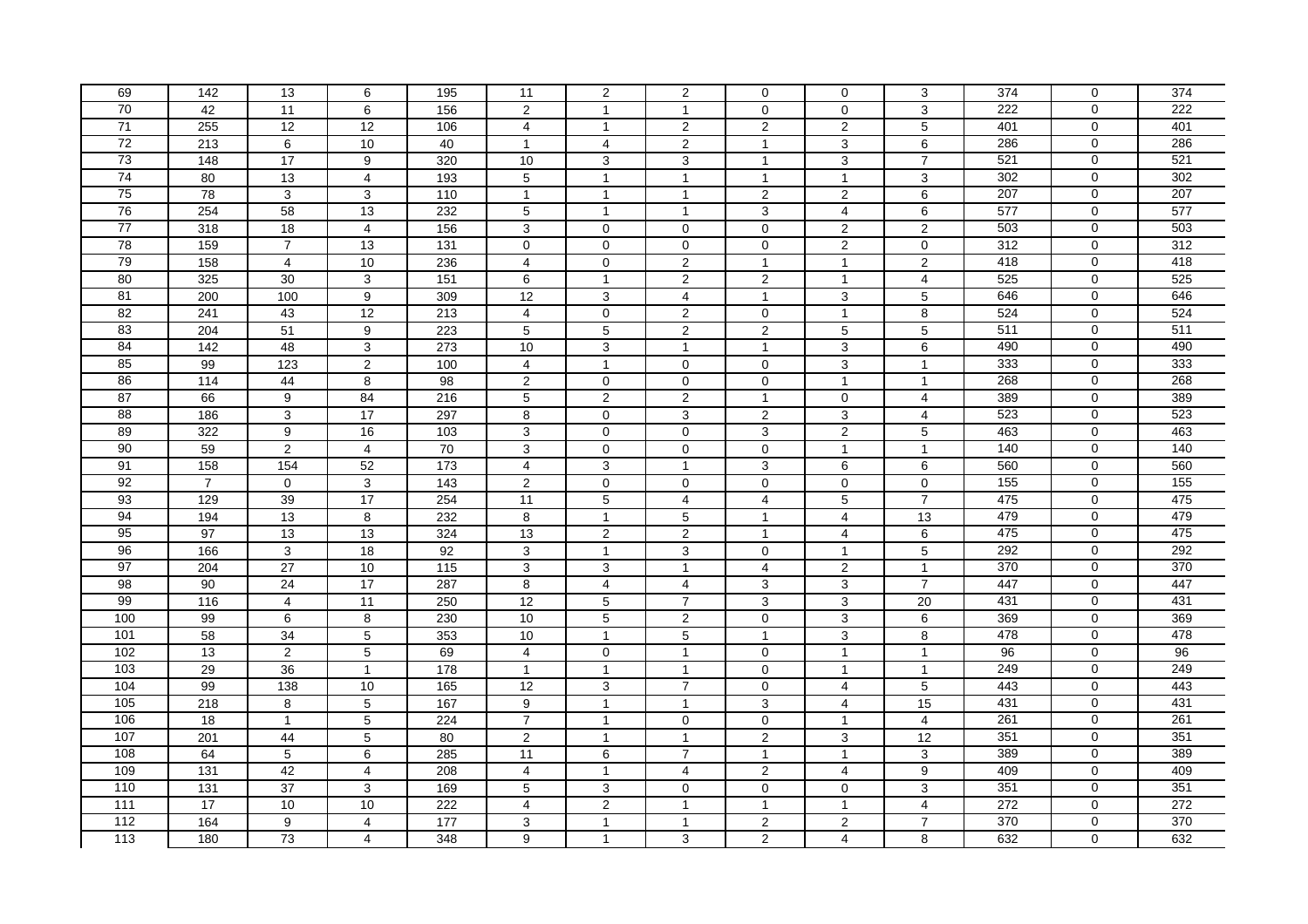| 114               | 146              | 6                       | 3                | 279             | 20               | $\mathbf{1}$        | $\mathbf 0$             | 3              | 3              | 10                      | 471              | $\mathbf 0$    | 471 |
|-------------------|------------------|-------------------------|------------------|-----------------|------------------|---------------------|-------------------------|----------------|----------------|-------------------------|------------------|----------------|-----|
| $115$             | 70               | 10                      | 76               | 132             | 5                | $\overline{1}$      | $\overline{2}$          | $\overline{2}$ | $\mathbf 0$    | $\overline{5}$          | 303              | 0              | 303 |
| $\frac{116}{116}$ | 187              | 11                      | 19               | 214             | 6                | $\mathbf{1}$        | $\mathbf 2$             | $\mathbf{1}$   | $\mathbf{1}$   | 6                       | 448              | 0              | 448 |
| 117               | 196              | $\overline{4}$          | 3                | 121             | 2                | $\mathbf 0$         | $\overline{4}$          | $\mathbf{1}$   | 4              | 9                       | 344              | 0              | 344 |
| 118               | 194              | $\,6\,$                 | $\overline{14}$  | 226             | 12               | $\mathbf{1}$        | $\overline{c}$          | $\mathbf{1}$   | 3              | $\overline{7}$          | 466              | 0              | 466 |
| 119               | 80               | 9                       | $\overline{4}$   | 150             | $\overline{7}$   | 3                   | $\mathbf{1}$            | $\mathbf 0$    | 0              | 4                       | 258              | 0              | 258 |
| 120               | 110              | $\overline{\mathbf{4}}$ | $\mathbf 0$      | 66              | $\overline{1}$   | $\overline{2}$      | $\overline{2}$          | $\mathbf 0$    | 0              | $\mathbf{1}$            | 186              | $\overline{0}$ | 186 |
| 121               | 169              | 16                      | 3                | 75              | $\overline{5}$   | $\mathbf{1}$        | $\mathbf{1}$            | $\mathbf{1}$   | $\pmb{0}$      | $\overline{5}$          | $\overline{276}$ | $\overline{0}$ | 276 |
| 122               | 30               | 5                       | 2                | 120             | 3                | $\mathbf 0$         | $\mathbf{1}$            | $\mathbf{1}$   | $\mathbf{1}$   | $\overline{2}$          | 165              | 0              | 165 |
| 123               | 128              | 30                      | 61               | 251             | 12               | $\overline{4}$      | $\overline{2}$          | 3              | 6              | 3                       | 500              | 0              | 500 |
| 124               | 213              | 16                      | 23               | 332             | 11               | $\overline{4}$      | $\sqrt{2}$              | 5              | 3              | $\sqrt{5}$              | 614              | $\mathbf 0$    | 614 |
| 125               | 180              | $\overline{23}$         | $\boldsymbol{9}$ | $\frac{1}{175}$ | $\overline{4}$   | $\mathbf 0$         | $\mathbf{1}$            | $\mathbf 0$    | $\mathbf{1}$   | $\,6\,$                 | 399              | 0              | 399 |
| 126               | 93               | 65                      | 10               | $\frac{1}{141}$ | 3                | $\overline{2}$      | $\mathbf{1}$            | $\overline{1}$ | 5              | $\,6\,$                 | 327              | 0              | 327 |
| 127               | 130              | 8                       | 6                | 197             | $\overline{7}$   | $\overline{2}$      | $\sqrt{5}$              | $\overline{2}$ | 5              | 10                      | 372              | $\mathbf 0$    | 372 |
| 128               | 127              | $\mathsf 3$             | $\mathbf{1}$     | 102             | 6                | $\mathbf 0$         | 0                       | $\mathbf 0$    | $\mathbf{1}$   | $\mathsf{O}\xspace$     | 240              | 0              | 240 |
| 129               | 105              | 12                      | $\sqrt{5}$       | 96              | $\overline{3}$   | $\mathbf{1}$        | $\pmb{0}$               | $\mathbf 0$    | 4              | $\overline{4}$          | 230              | 0              | 230 |
| 130               | 109              | $\mathsf 3$             | 12               | 176             | 8                | $\overline{2}$      | $\overline{2}$          | $\overline{2}$ | $\overline{3}$ | 14                      | 331              | 0              | 331 |
| 131               | 87               | 14                      | $\overline{4}$   | 191             | 19               | 2                   | $\overline{1}$          | $\mathbf{1}$   | 5              | 12                      | 336              | 0              | 336 |
| 132               | 120              | 39                      | $\sqrt{5}$       | 201             | 11               | $\mathbf{1}$        | $\overline{\mathbf{4}}$ | 3              | $\overline{1}$ | 12                      | 397              | 0              | 397 |
| $\overline{133}$  | 119              | 8                       | $\sqrt{5}$       | 368             | 9                | $\mathbf{1}$        | 6                       | 3              | 3              | 6                       | 528              | 0              | 528 |
| 134               | 54               | 37                      | $5\phantom{.0}$  | 147             | 11               | $\mathsf{O}\xspace$ | 1                       | $\mathbf{1}$   | 4              | 10                      | 270              | $\mathbf 0$    | 270 |
| 135               | 55               | $\mathbf{1}$            | 3                | 176             | 5                | $\mathbf{1}$        | $\overline{2}$          | $\overline{4}$ | 9              | 10                      | 266              | 0              | 266 |
| 136               | 166              | 15                      | 14               | 246             | $6\overline{6}$  | $\overline{4}$      | 3                       | $\overline{2}$ | 4              | 3                       | 463              | 0              | 463 |
| 137               | 37               | 23                      | 3                | 203             | $\overline{12}$  | $\mathbf 0$         | $\pmb{0}$               | $\Omega$       | 3              | 9                       | 290              | $\mathbf 0$    | 290 |
| 138               | 125              | 54                      | $\overline{5}$   | 96              | $\overline{4}$   | $\overline{0}$      | $\overline{0}$          | $\mathbf 0$    | $\overline{2}$ | $\overline{0}$          | 286              | $\overline{0}$ | 286 |
| 139               | 67               | 8                       | 10               | 165             | $\,6\,$          | $\mathbf 0$         | $\mathbf{3}$            | $\overline{1}$ | $\pmb{0}$      | $\sqrt{2}$              | 262              | 0              | 262 |
| 140               | 45               | $\,6\,$                 | 3                | 296             | 11               | $\mathbf{1}$        | 6                       | $\mathbf{1}$   | $\mathbf{1}$   | $\,6\,$                 | 376              | 0              | 376 |
| 141               | 79               | $\overline{7}$          | 23               | 261             | 15               | $\sqrt{2}$          | $\mathbf 0$             | $\mathbf{1}$   | 4              | $\overline{7}$          | 399              | 0              | 399 |
| 142               | $\overline{36}$  | $\overline{14}$         | $\overline{4}$   | 327             | $\overline{7}$   | $\mathbf{1}$        | $\overline{2}$          | 3              | $\overline{1}$ | $\sqrt{5}$              | 400              | 0              | 400 |
| $\frac{143}{2}$   | $\overline{38}$  | 34                      | $\overline{4}$   | 292             | 14               | 4                   | $\overline{4}$          | $\overline{4}$ | $\overline{4}$ | $\overline{4}$          | 402              | 0              | 402 |
| 144               | 74               | $\sqrt{3}$              | $\overline{2}$   | 86              | 3                | $\mathbf 0$         | $\mathbf{1}$            | $\mathbf{1}$   | $\mathbf{1}$   | $\mathbf 0$             | 171              | 0              | 171 |
| 145               | 77               | $\mathbf{1}$            | 6                | 215             | 3                | $\mathbf{1}$        | $\mathbf 0$             | $\mathbf 0$    | $\mathbf 0$    | $\overline{2}$          | 305              | 0              | 305 |
| 146               | 134              | 14                      | $\overline{2}$   | 256             | 6                | $\overline{2}$      | $\pmb{0}$               | $\mathbf 0$    | 4              | $\overline{4}$          | 422              | 0              | 422 |
| 147               | $\overline{151}$ | $\boldsymbol{9}$        | 10               | 155             | 17               | $\sqrt{3}$          | $\pmb{0}$               | $\mathbf{1}$   | $\overline{c}$ | $\overline{12}$         | 360              | 0              | 360 |
| 148               | 131              | 9                       | 12               | 119             | 3                | $\sqrt{2}$          | $\mathbf 0$             | $\mathbf{1}$   | $\mathbf{1}$   | 6                       | 284              | 0              | 284 |
| 149               | 123              | $\overline{5}$          | $\overline{4}$   | $\frac{1}{183}$ | 11               | $\sqrt{2}$          | $\overline{4}$          | $\mathbf 0$    | $\pmb{0}$      | $\sqrt{5}$              | 337              | 0              | 337 |
| 150               | 98               | 9                       | 10               | 121             | 6                | $\overline{4}$      | $\overline{2}$          | $\mathbf 0$    | $\overline{2}$ | $\overline{8}$          | 260              | 0              | 260 |
| 151               | 155              | 13                      | 21               | 152             | $\boldsymbol{2}$ | $\mathbf{1}$        | $\mathbf{1}$            | $\mathbf 0$    | 3              | $\mathbf 5$             | 353              | 0              | 353 |
| 152               | $\overline{37}$  | $\overline{2}$          | 31               | 176             | $\overline{7}$   | $\overline{2}$      | $\overline{2}$          | $\mathbf 0$    | 3              | $\overline{\mathbf{4}}$ | 264              | $\mathbf 0$    | 264 |
| 153               | 119              | $\overline{1}$          | $\overline{2}$   | 135             | $\overline{4}$   | 3                   | $\pmb{0}$               | $\overline{2}$ | $\overline{3}$ | $\overline{3}$          | 272              | $\overline{0}$ | 272 |
| 154               | $\overline{131}$ | 30                      | $\overline{7}$   | 91              | 10               | $\mathbf{1}$        | $\mathbf{1}$            | 0              | $\mathbf{1}$   | $\overline{12}$         | 284              | 0              | 284 |
| 155               | 147              | $\overline{5}$          | $\mathbf 0$      | 178             | $\overline{2}$   | $\overline{2}$      | $\pmb{0}$               | $\overline{2}$ | $\mathbf 0$    | $\overline{7}$          | 343              | $\overline{0}$ | 343 |
| 156               | 56               | $\overline{11}$         | $\mathbf{0}$     | 42              | $\overline{4}$   | $\mathbf 0$         | $\pmb{0}$               | $\mathbf 0$    | $\overline{2}$ | $\overline{4}$          | 119              | 0              | 119 |
| $\overline{157}$  | 245              | 76                      | $\overline{2}$   | 98              | $\mathbf{1}$     | $\mathsf{O}\xspace$ | $\mathbf 0$             | $\mathbf 0$    | 4              | $\sqrt{5}$              | 431              | 0              | 431 |
| 158               | 233              | 60                      | $\mathbf{1}$     | 90              | 5                | $\mathbf{1}$        | $\overline{0}$          | $\Omega$       | $\mathbf{1}$   | $\overline{2}$          | 393              | $\Omega$       | 393 |
|                   |                  |                         |                  |                 |                  |                     |                         |                |                |                         |                  |                |     |